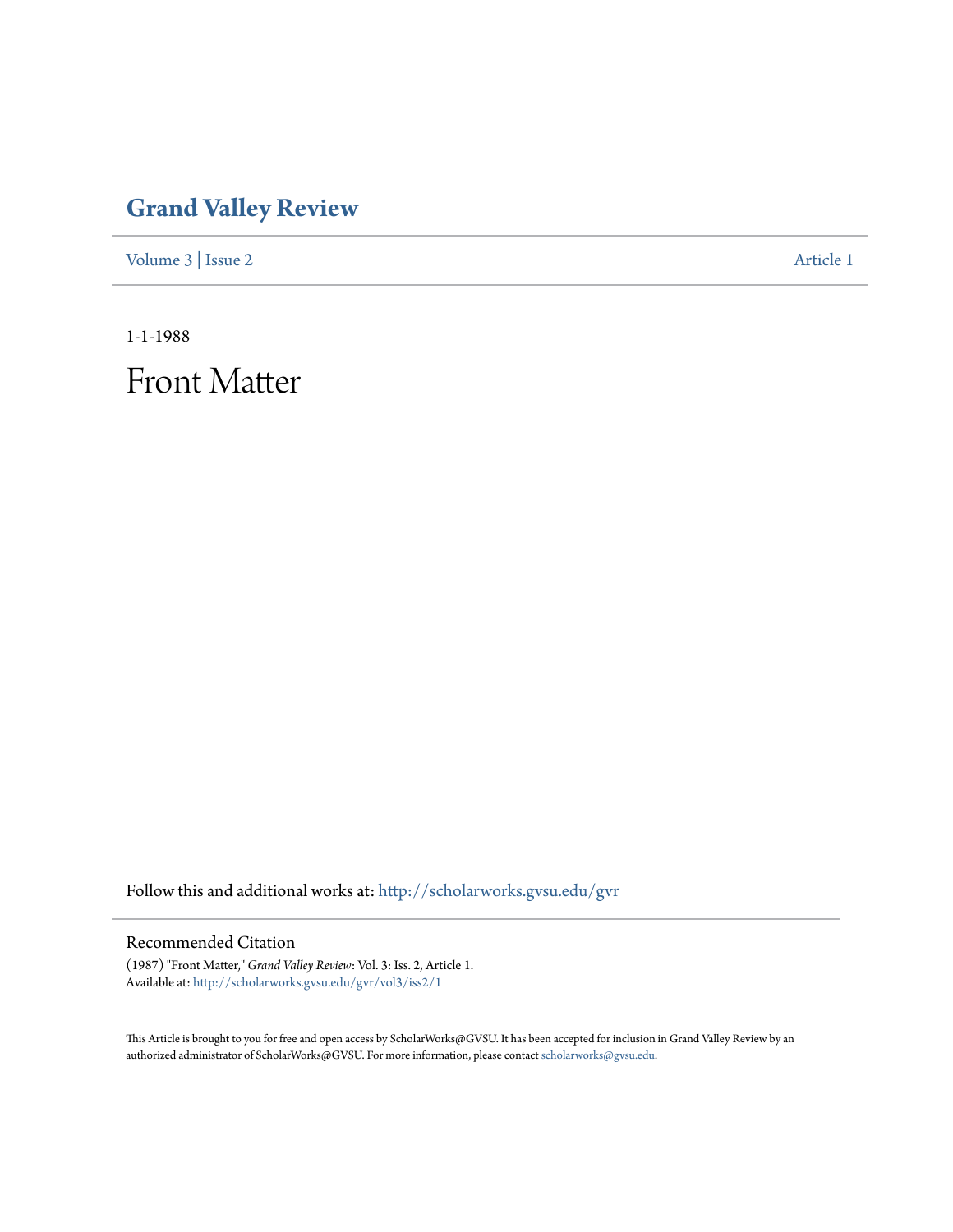## Grand Valley Review

E

\$2.00

Volume III Number 2 Spring 1988

 $\sum_{i=1}^n \frac{1}{2}$